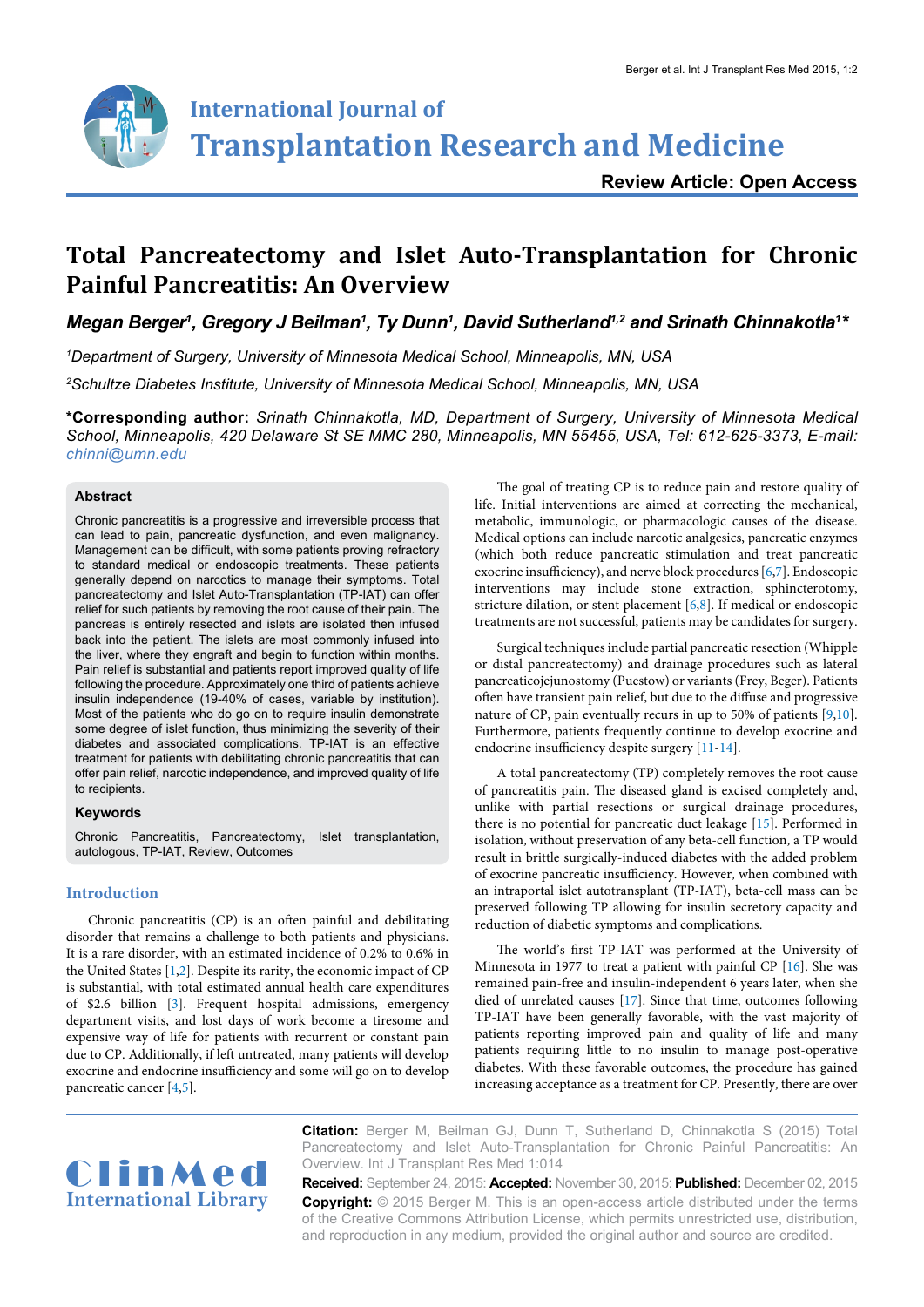20 centers worldwide with active TP-IAT programs and over 1,000 of these procedures have been reported in the literature [[18](#page-3-15)-[30](#page-3-16)].

## **Screening Candidates**

Due to the extensive nature of the operation and the potential complications of insulin dependence, gastrointestinal dysmotility, and post-splenectomy infection, patients must be selected with considerable care. Criteria for selection of patients for TP-IAT have evolved over time. Generally, the patient must meet diagnostic criteria for chronic or acute relapsing pancreatitis, have pain that is consistent with pancreatitis despite previous medical and/or endoscopic procedures, and demonstrate significant impairment in quality of life resulting from pain. The decision to offer a TP-IAT is made by a multidisciplinary team consisting of gastroenterologists, surgeons, endocrinologists, pain specialists, health psychologists, dietitians, and nurse coordinators. All patients and families must receive information on the use of pancreatic enzyme supplementation, the risk of insulin-dependent diabetes, the risk of post-splenectomy infection, the likelihood of long-term pain relief, and any other available therapeutic options. Patients also undergo psychological and pain evaluations. Those discovered to have complex substance abuse issues or difficult pain management regimens may be offered additional approaches for anxiety, chemical dependency, and pain management prior to consideration of TP-IAT.

TP-IAT should not be offered to patients with active alcoholism or illegal drug usage, poorly controlled psychiatric illness, or anticipated inability to comply with the complicated postoperative regimen [[31](#page-3-17)]. Additionally, patients with pancreatic malignancy, cirrhosis, portal vein thrombosis, portal hypertension, high-risk cardiopulmonary disease, or C-peptide negative diabetes are not considered eligible for the procedure [[30](#page-3-16)[,31\]](#page-3-17). TP-IAT has been performed in the presence of benign pancreatic tumors by some centers [[32-](#page-3-18)[35](#page-3-19)].

Chronic pancreatitis has been shown increase patients' risk of pancreatic adenocarcinoma; approximately 5% of patients with CP will develop carcinoma over a period of 20 years [[36](#page-3-20)]. The risk is even greater in patients with hereditary pancreatitis, whose risk approaches 40-55% in the same time period [\[37\]](#page-3-21). Currently, no formal guidelines exist for screening potential TP-IAT patients for pancreatic adenocarcinoma. Certainly, these patients undergo extensive imaging during the course of their disease pre-TP-IAT. If radiographically-suspicious lesions are identified on imaging, the possibility of malignancy should be investigated, noting that serological biomarkers are minimally helpful in distinguishing early cancer from chronic pancreatitis [\[38\]](#page-3-22).

There is a theoretical risk that patients after TP-IAT could develop pancreatic cancer in transplanted cells within the liver. Investigators in Minnesota have reported that they have not seen any cancer in the liver in a cohort of 484 patients with 2,936 person years of follow up [[39](#page-3-23)]. This does not, however, rule out the possibility.

# **Surgical Procedure**

The surgical technique for TP-IAT has evolved over the decades and had been described in detail elsewhere [[30](#page-3-16)[,40\]](#page-3-24). Briefly, the pancreas is removed along with the C-loop of the duodenum and distal bile duct, followed by gastrointestinal reconstruction. A duodenumpreserving operation has been described, but has been associated with duodenal ischemia and thus has fallen out of favor [\[17](#page-3-14)[,26,](#page-3-25)[41](#page-3-26)]. A cholecystectomy is routinely performed and an appendectomy is often included in the procedure if not previously performed.

The decision to perform a splenectomy is institution, surgeon, and patient-dependent [\[23,](#page-3-27)[41,](#page-3-26)[42](#page-3-28)]. Spleen-sparing total pancreatectomy is feasible in many cases and allows patients to avoid potential postsplenectomy infections [\[30](#page-3-16)[,41\]](#page-3-26). However, spleen preservation may be technically difficult due to severe fibrosis, calcification, pseudocyst, or hemorrhage [[41](#page-3-26)]. Additionally, spleen preservation carries the risk of splenic congestion with gastric varices, ischemia, infarction, intrasplenic collections, and portal vein thrombosis, all of which may

#### require reoperation [\[41,](#page-3-26)[42\]](#page-3-28).

Gastrointestinal reconstruction is completed while the pancreas is processed in the islet laboratory. This can be accomplished with a choledochojejunostomy along with either a duodenostomy or duodenojejunostomy. Duodenojejunostomy with roux-en-y configuration is preferred by some surgeons in order to avoid the complication of bile reflux [[40\]](#page-3-24). A gastrojejunostomy feeding tube is routinely placed to allow for post-operative gastric decompression and jejunal tube feeding.

The critical element of the procedure is the preservation of blood supply to the pancreas until just before its removal. This decreases warm ischemia time and maximizes islet preservation. Following resection, the pancreas is immediately placed in cold balanced electrolyte solution for transport to the islet laboratory. Recently, TP-IAT has been performed in minimally invasive fashion [[43-](#page-4-0)[46](#page-4-1)].

#### **Islet isolation and infusion**

The basic method of islet isolation has remained the same with minor modifications throughout the years. The process involves dispersion of the pancreas in a series of steps, which are variable across institutions. First, a collagenase solution is injected into the main duct to distend the pancreas and enzymatically disrupt the exocrine pancreas (sparing the islets) [\[47\]](#page-4-2). Next, digestion in a shaking (Ricordi) chamber is performed at 34° to 37° C to mechanically disperse the pancreatic tissues [[48\]](#page-4-3).

After digestion, the islets are generally infused as an unpurified preparation in order to retain the greatest number of islets possible. Purification is reserved for select cases when a large volume of pancreatic digest ( $\geq$  0.25 ml/kg patient body weight) is obtained [[49-](#page-4-4) [51](#page-4-5)]. The final islet tissue preparation is suspended in culture medium with human serum albumin, buffering solution, antibiotic, and heparin to protect against aggregation before infusion.

Heparin is administered prior to islet infusion, most commonly with an initial bolus of 70 units/kg body weight [\[50\]](#page-4-6). Islets are infused into the portal system over a period of 30 to 60 minutes, typically through a cannula inserted into the splenic vein stump. Portal pressures are monitored and the infusion is stopped if any of the following criteria are met: the total tissue volume exceeds 0.25 ml/ kg, the intraportal pressure exceeds 25 cm  $\rm H_2O$ , or the portal blood flow decreases to less than 100 ml/min flow when measured by an electromagnetic flow meter. Any remaining islets are then implanted in an alternate site, such as intraperitoneal, beneath the renal capsule, or the sub-mucosal layer of the stomach [\[52](#page-4-7)]. No matter the site, the islets initially survive by nutrient diffusion until neovascularization occurs [\[53,](#page-4-8)[54](#page-4-9)]. During this time, the islets are minimally functional and are susceptible to environmental stress [[42](#page-3-28)].

#### **Early postoperative care**

After islet infusion, patients are placed on a heparin drip or low-molecular-weight heparin to minimize the risk of portal vein thrombosis. Portal vein thrombosis remains a risk in the days following islet infusion [\[55\]](#page-4-10). As such, surveillance by Doppler ultrasound has been recommended during the immediate postoperative period. If discovered to have a portal vein thrombus, the patient is prescribed a 3-month course of warfarin [\[56\]](#page-4-11).

Patients are routinely given intravenous narcotic analgesics in the period immediately following TP-IAT. Notably, use of a dexmedetomidine infusion and paravertebral nerve blocks can augment early postoperative pain control and reduce narcotic analgesia needs [\[57-](#page-4-12)[60\]](#page-4-13). After conversion to oral analgesics, patients are weaned off these medications gradually, most often in the outpatient setting in collaboration with their local providers.

Return of gastrointestinal motility and function is often delayed postoperatively. With a gastrostomy tube in place, symptomatic relief from gastroparesis can be accomplished by venting. Enteral feeds are initiated early postoperatively. Pancreatic enzymes are added to the tube feed formula to compensate for the patient's complete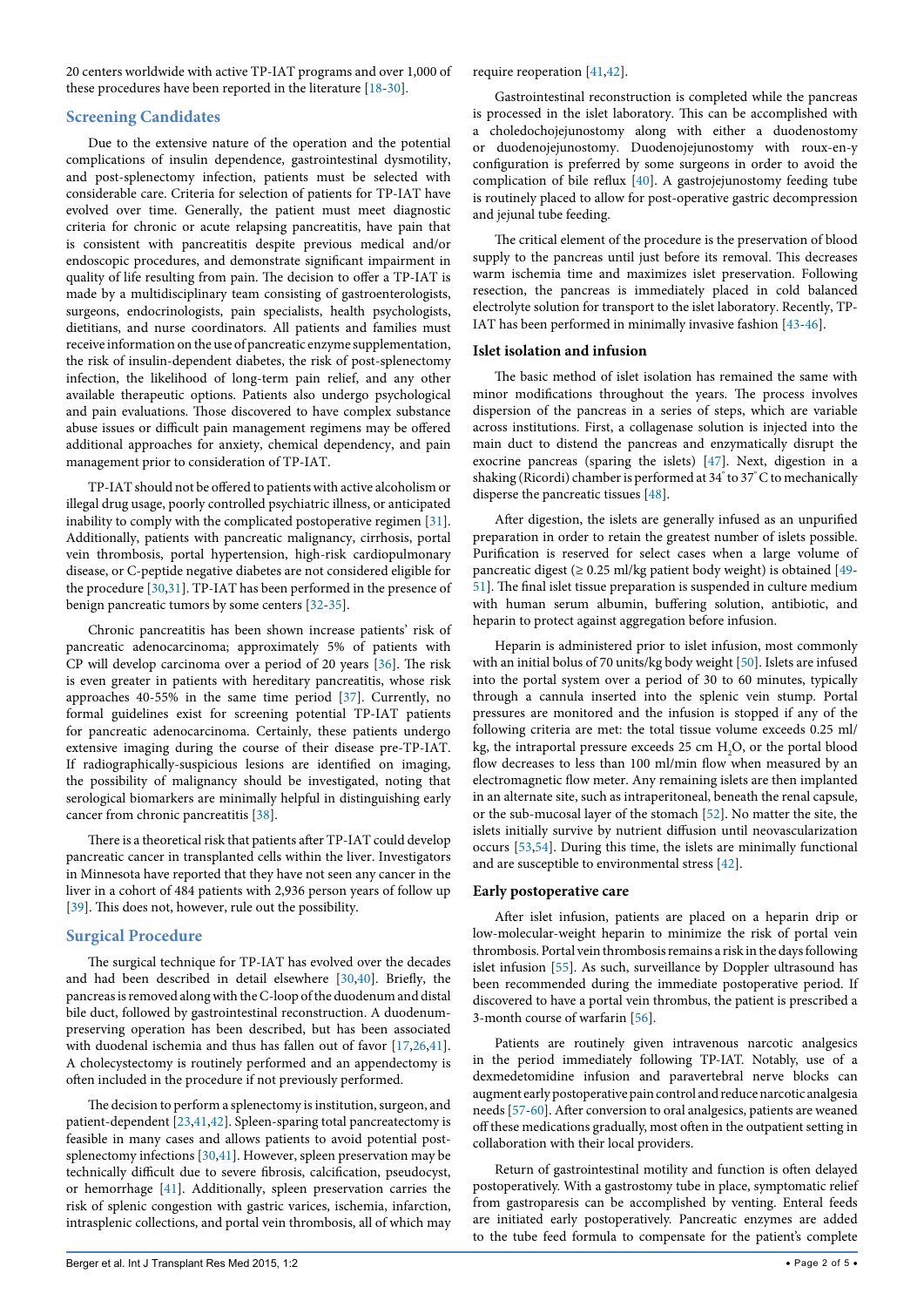exocrine insufficiency. As delayed gastric emptying improves, oral diet is reintroduced and tube feed volume is reduced. All patients are educated on use of pancreatic enzymes, starting with 1,000 lipase units/kg/meal and advancing to a goal dose of 1,500. Fat-soluble vitamin supplementation is recommended and serum vitamin levels are monitored for life [\[61\]](#page-4-14).

Autotransplanted islets are not capable of full function immediately following infusion. During recovery and engraftment, tight glucose control is necessary to protect against beta-cell functional stress [[62](#page-4-15)]. As such, patients are started on an insulin infusion immediately following TP-IAT. Once a stable tube-feeding regimen is established, patients are transitioned to subcutaneous insulin. Use of exogenous insulin continues for at least 3 months while engraftment of the islets takes place. Thereafter, insulin can be weaned if blood glucose levels remain in a near-normal target range, indicated by a fasting blood glucose of < 125 mg/dl, postprandial glucose < 180 mg/dl, and glycated hemoglobin of  $\leq 6.5\%$  [\[30\]](#page-3-16). Outside of those ranges, patients must be maintained on insulin.

Patients are followed up multiple times in the first year after TP-IAT. Labs and follow-up appointments are recommended at 3 months, 6 months, 1 year, and then annually**.** Laboratory studies at these intervals include fasting glucose and C-peptide, stimulated glucose and C-peptide, and hemoglobin  $A_{1c}$  level.

It has become routine at the author's institution to distribute quality of life surveys to patients undergoing TP-IAT before surgery and again at 3 months, 6 months, 1 year, and then annually [\[63\]](#page-4-16). The surveys include the RAND Medical Outcomes Study 36-item Short Form (SF-36) health survey as well as additional questions about narcotic use, pain symptoms, "pancreatic pain" (whether or not it was similar to preoperative levels), and insulin requirements [[63](#page-4-16)].

#### **Surgical complications**

The in-hospital mortality following TP-IAT has been reported as 0-2% [[23-](#page-3-27)[26](#page-3-25)[,30](#page-3-16)[,64\]](#page-4-17). Surgical complications requiring reoperation under general anesthesia have been reported at a rate of 4.4-15.9% of patients [[26](#page-3-25)[,30](#page-3-16)[,64-](#page-4-17)[67\]](#page-4-18). These complications include bleeding, anastomotic leaks (both biliary and enteric), intraabdominal abscess, bowel obstruction or ischemia, wounds requiring debridement, and splenic bleeding or ischemia in patients with spleen-preserving TP-IAT [[26,](#page-3-25)[30](#page-3-16)]. A subset analysis of patients with post-operative bleeding revealed that patients with post-infusion portal pressures  $>$  25 cm  $\rm H_{2}O$ have a higher risk of post-operative bleeding (15% vs. 7.4%) [[30](#page-3-16)].

A recent study using National Surgical Quality Improvement Program (NSQIP) data compared TP-IAT vs. TP alone and noted that the IAT is associated with greater risk of major perioperative morbidity (41% vs. 28%) and blood transfusion (20% vs. 7%) as well as a longer hospital stay (13 days vs. 10 days) [[68](#page-4-19)]. There was no difference in mortality or minor morbidity. Notably, this study did not include any follow-up data after discharge and could not make comment on long-term outcomes related to glycemic control. While the short-term morbidity appears to be higher in TP-IAT patients than TP patients, this must be weighed against the morbidity of inevitable pancreaticogenic diabetes resulting from TP alone.

# **Islet function**

Islet function after TP-IAT is variable among patients. Patients are classified as either 1. Insulin-independent, 2. Partial graft function (stimulated C-peptide  $\geq$  0.6 ng/dl or, if C-peptide unknown, the ability to maintain target glucose levels using only long-acting insulin or with only rare short-acting insulin), or 3. Insulin-dependent (stimulated C-peptide < 0.6 ng/dl or need for daily short-acting insulin) [\[30\]](#page-3-16). The most important predictor of insulin independence is islet yield at the time of operation [\[30\]](#page-3-16). Islet yield is negatively affected by prolonged duration of disease, previous pancreas surgery (especially lateral pancreaticojejunostomy), and alcoholic etiology [[22](#page-3-29)[,25,](#page-3-30)[28,](#page-3-31)[31](#page-3-17)[,69](#page-4-20)[,70\]](#page-4-21).

Overall, patients achieve insulin independence at a rate of 19-40%

at 1 year  $[23,24,30,66,71]$  $[23,24,30,66,71]$  $[23,24,30,66,71]$  $[23,24,30,66,71]$  $[23,24,30,66,71]$  $[23,24,30,66,71]$ . Of patients with yields of > 5000 IEQ/kg, greater than 70 % are insulin independent at 3 years, highlighting the importance of maximizing islet yeilds [[30\]](#page-3-16). Those who attain insulin independence must continue to be monitored for diabetes since attrition over time has been reported by multiple institutions [\[23,](#page-3-27)[30\]](#page-3-16).

Importantly, the majority of patients who undergo TP-IAT demonstrate some degree of islet function, thus minimizing the severity of their diabetes and associated complications. In the Minnesota series, 49% of patients had partial graft function at 1 year based on the criteria listed above, meaning only 23% were considered insulin dependent [[30](#page-3-16)]. Several other institutions classify islet function based on daily insulin requirements. For instance, in a recent Cincinnati series, 38% of patients required fewer than 20 units daily and were thus classified as partial graft function [\[23\]](#page-3-27). In a series from Leicaster comparing TP-IAT to total pancreatectomy alone, the group receiving islets had a significantly lower daily insulin requirement at 22 IU compared with 35 IU [[72\]](#page-4-24).

Once successfully engrafted, autotransplanted islets appear to function similar to native islets. Dynamic assessments of β- and α-cell secretion stimulated by intravenous arginine and glucose show that both intrahepatic cell types function normally in terms of magnitude and timing of secretion [\[73\]](#page-4-25). More robust insulin secretion is seen in patients with higher islet mass transplanted.

#### **Quality of life**

The Rand Corporation SF-36 is a survey which measures Health Related Quality of Life (HRQOL) and has been used at multiple institutions to assess patients before and after TP-IAT [[23-](#page-3-27) [25](#page-3-30)[,30](#page-3-16)[,74,](#page-4-26)[75](#page-4-27)]. Overall, before TP-IAT, patients show below-average HRQOL scores compared with the standardized US population, with mean Physical Component Scale (PCS) and Mental Component Scale (MCS) scores at 2 and 1.5 standard deviations lower than average [\[30,](#page-3-16)[67](#page-4-18)]. After surgery, scale scores for all 8 of SF-36 health dimensions, including PCS and MCS, have been repeatedly shown to improve [[23](#page-3-27)[,25,](#page-3-30)[30,](#page-3-16)[75](#page-4-27)]. Additionally, 85-91% of patients report overall improvement in their health at 1 year after TP-IAT [\[23,](#page-3-27)[30\]](#page-3-16). These results have been shown durability; SF-36 surveys at 5 years and beyond (range 60-132 months) demonstrate persistent improvements in all subscales from baseline values [[23\]](#page-3-27). Importantly, patients with daily insulin requirements also show significant improvements in HRQOL, though the degree of improvement in this group has been variable across institutions [\[30,](#page-3-16)[74](#page-4-26)].

#### **Pain resolution**

Patients undergo TP-IAT to alleviate pain, which makes postoperative pain control a critical outcome to assess. Prior to undergoing TP-IAT, most patients have been on narcotics for several years, with a mean duration of 3.6 years [[30](#page-3-16)]. In the Minnesota series, daily or intermittent narcotic use decreased from 100% of 207 patients preoperatively to 91, 61, 54 and 51% of patients over 3, 6, 12 and 24 months post-operatively [\[30\]](#page-3-16). Similar results have been reported from other institutions. Cincinnati reports 55% narcotic independence at 1 year, with improvement to 73% independence at 5 years [\[23\]](#page-3-27). Arizona has reported that 71% of patients are "pain-free" and off narcotics at 1 year [[24](#page-3-32)]. Regardless of narcotic use, 94% of patients in the Minnesota study stated their pain had improved at 1 year [\[30\]](#page-3-16).

Those who continue to report pain following pancreatectomy present a perplexing issue since the original source of their pain has been removed. It has been postulated that such pain stems from irreversible maladaptive central pain pathways that develop over the duration of CP [[67](#page-4-18)[,76\]](#page-4-28). Postoperative gastrointestinal motility disorders may play a role as well [\[77\]](#page-4-29).

# **Conclusion**

Total pancreatectomy with islet autologous transplantation is an effective treatment for patients with debilitating chronic pancreatitis that is refractory to other treatments. Utilization of TP-IAT in the treatment of CP has steadily increased over the past 3 decades and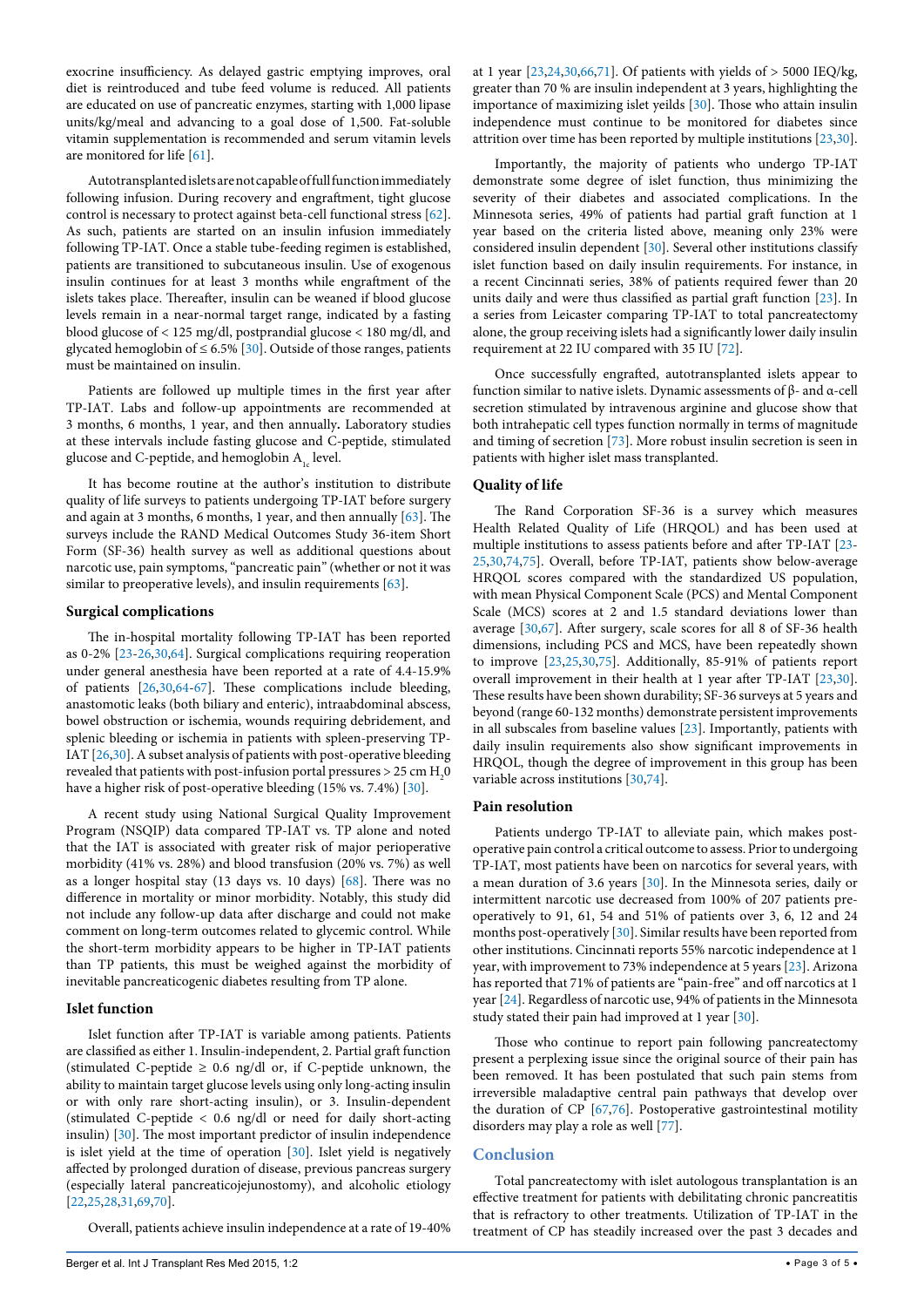can offer pain relief, narcotic independence, and improved quality of life to recipients. TP-IAT preserves some degree of islet function in the majority of patients, minimizing the burden of surgical diabetes. Additionally, TP-IAT has also been shown to be an effective costsaving strategy over more conservative measures in patients with severe CP [\[64\]](#page-4-17). While these successes are encouraging, TP-IAT continues to present significant implications of long-term diabetes, pancreatic exocrine insufficiency, potential surgical complications, and occasional difficulty with narcotic weaning. Careful patient selection remains paramount.

# **Acknowledgements**

The authors would like to acknowledge Transplant Coordinator Louise Berry for the outstanding care she provides for our patients.

# **Reference**

- <span id="page-3-0"></span>1. [Yadav D, Timmons L, Benson JT, Dierkhising RA, Chari ST \(2011\) Incidence,](http://www.ncbi.nlm.nih.gov/pubmed/21946280)  [prevalence, and survival of chronic pancreatitis: a population-based study.](http://www.ncbi.nlm.nih.gov/pubmed/21946280)  [Am J Gastroenterol 106: 2192-2199.](http://www.ncbi.nlm.nih.gov/pubmed/21946280)
- <span id="page-3-1"></span>2. [Everhart JE, Ruhl CE \(2009\) Burden of digestive diseases in the United](http://www.ncbi.nlm.nih.gov/pubmed/19245868)  [States Part III: Liver, biliary tract, and pancreas. Gastroenterology 136: 1134-](http://www.ncbi.nlm.nih.gov/pubmed/19245868) [1144.](http://www.ncbi.nlm.nih.gov/pubmed/19245868)
- <span id="page-3-2"></span>3. [Peery AF, Dellon ES, Lund J, Crockett SD, McGowan CE, et al. \(2012\)](http://www.ncbi.nlm.nih.gov/pubmed/22885331)  [Burden of gastrointestinal disease in the United States: 2012 update.](http://www.ncbi.nlm.nih.gov/pubmed/22885331)  [Gastroenterology 143: 1179-1187.](http://www.ncbi.nlm.nih.gov/pubmed/22885331)
- <span id="page-3-3"></span>4. [Howes N, Lerch MM, Greenhalf W, Stocken DD, Ellis I, et al. \(2004\)](http://www.ncbi.nlm.nih.gov/pubmed/15017610)  [Clinical and genetic characteristics of hereditary pancreatitis in Europe. Clin](http://www.ncbi.nlm.nih.gov/pubmed/15017610)  [Gastroenterol Hepatol 2: 252-261.](http://www.ncbi.nlm.nih.gov/pubmed/15017610)
- <span id="page-3-4"></span>5. [Lowenfels AB, Maisonneuve P, DiMagno EP, Elitsur Y, Gates LK Jr, et al.](http://www.ncbi.nlm.nih.gov/pubmed/9091646)  [\(1997\) Hereditary pancreatitis and the risk of pancreatic cancer. International](http://www.ncbi.nlm.nih.gov/pubmed/9091646)  [Hereditary Pancreatitis Study Group. J Natl Cancer Inst 89: 442-446.](http://www.ncbi.nlm.nih.gov/pubmed/9091646)
- <span id="page-3-5"></span>6. [Ammann RW \(2006\) Diagnosis and management of chronic pancreatitis:](http://www.ncbi.nlm.nih.gov/pubmed/16633964)  [current knowledge. Swiss Med Wkly 136: 166-174.](http://www.ncbi.nlm.nih.gov/pubmed/16633964)
- <span id="page-3-6"></span>7. [Steer ML, Waxman I, Freedman S \(1995\) Chronic pancreatitis. N Engl J Med](http://www.ncbi.nlm.nih.gov/pubmed/7739686)  [332: 1482-1490.](http://www.ncbi.nlm.nih.gov/pubmed/7739686)
- <span id="page-3-7"></span>8. [Choudari CP, Nickl NJ, Fogel E, Lehman GA, Sherman S \(2002\) Hereditary](http://www.ncbi.nlm.nih.gov/pubmed/12085037)  [pancreatitis: clinical presentation, ERCP findings, and outcome of endoscopic](http://www.ncbi.nlm.nih.gov/pubmed/12085037)  [therapy. Gastrointest Endosc 56: 66-71.](http://www.ncbi.nlm.nih.gov/pubmed/12085037)
- <span id="page-3-8"></span>9. [Holmberg JT, Isaksson G, Ihse I \(1985\) Long term results of](http://www.ncbi.nlm.nih.gov/pubmed/2580360)  [pancreaticojejunostomy in chronic pancreatitis. Surg Gynecol Obstet 160:](http://www.ncbi.nlm.nih.gov/pubmed/2580360)  [339-346.](http://www.ncbi.nlm.nih.gov/pubmed/2580360)
- <span id="page-3-9"></span>10. [Cahen DL, Gouma DJ, Nio Y, Rauws EA, Boermeester MA, et al. \(2007\)](http://www.ncbi.nlm.nih.gov/pubmed/17301298)  [Endoscopic versus surgical drainage of the pancreatic duct in chronic](http://www.ncbi.nlm.nih.gov/pubmed/17301298)  [pancreatitis. N Engl J Med 356: 676-684.](http://www.ncbi.nlm.nih.gov/pubmed/17301298)
- <span id="page-3-10"></span>11. [Sasikala M, Talukdar R, Pavan kumar P, Radhika G, Rao GV, et al. \(2012\)](http://www.ncbi.nlm.nih.gov/pubmed/22383081)  Î<sup>2</sup>-Cell dysfunction in chronic pancreatitis. Dig Dis Sci 57: 1764-1772.
- 12. [Tanaka M, Matsumoto I, Shinzeki M, Asari S, Goto T, et al. \(2014\) Short](http://www.ncbi.nlm.nih.gov/pubmed/25339257)[and long-term results of modified Frey's procedure in patients with chronic](http://www.ncbi.nlm.nih.gov/pubmed/25339257)  [pancreatitis: a retrospective Japanese single-center study. Kobe J Med Sci](http://www.ncbi.nlm.nih.gov/pubmed/25339257)  [60: E30-36.](http://www.ncbi.nlm.nih.gov/pubmed/25339257)
- 13. [Hirono S, Murakami Y, Tani M, Kawai M, Okada K, et al. \(2015\)](http://www.ncbi.nlm.nih.gov/pubmed/25318451)  [Identification of risk factors for pancreatic exocrine insufficiency after](http://www.ncbi.nlm.nih.gov/pubmed/25318451)  [pancreaticoduodenectomy using a 13C-labeled mixed triglyceride breath](http://www.ncbi.nlm.nih.gov/pubmed/25318451)  [test. World J Surg 39: 516-525.](http://www.ncbi.nlm.nih.gov/pubmed/25318451)
- <span id="page-3-11"></span>14. [Bachmann K, Tomkoetter L, Erbes J, Hofmann B, Reeh M, et al. \(2014\)](http://www.ncbi.nlm.nih.gov/pubmed/24880955)  [Beger and Frey procedures for treatment of chronic pancreatitis: comparison](http://www.ncbi.nlm.nih.gov/pubmed/24880955)  [of outcomes at 16-year follow-up. J Am Coll Surg 219: 208-216.](http://www.ncbi.nlm.nih.gov/pubmed/24880955)
- <span id="page-3-12"></span>15. [Kuroki T, Adachi T, Ono S, Tanaka T, Kitasato A, et al. \(2013\) Pancreatic](http://www.ncbi.nlm.nih.gov/pubmed/23073847)  [islet autotransplantation with total pancreatectomy for chronic pancreatitis.](http://www.ncbi.nlm.nih.gov/pubmed/23073847)  [Surg Today 43: 715-719.](http://www.ncbi.nlm.nih.gov/pubmed/23073847)
- <span id="page-3-13"></span>16. [Najarian JS, Sutherland DE, Matas AJ, Goetz FC \(1979\) Human islet](http://www.ncbi.nlm.nih.gov/pubmed/109963)  [autotransplantation following pancreatectomy. Transplant Proc 11: 336-340.](http://www.ncbi.nlm.nih.gov/pubmed/109963)
- <span id="page-3-14"></span>17. [Farney AC, Najarian JS, Nakhleh RE, Lloveras G, Field MJ, et al. \(1991\)](http://www.ncbi.nlm.nih.gov/pubmed/1858051)  [Autotransplantation of dispersed pancreatic islet tissue combined with total](http://www.ncbi.nlm.nih.gov/pubmed/1858051)  [or near-total pancreatectomy for treatment of chronic pancreatitis. Surgery](http://www.ncbi.nlm.nih.gov/pubmed/1858051)  [110: 427-437.](http://www.ncbi.nlm.nih.gov/pubmed/1858051)
- <span id="page-3-15"></span>18. [Bramis K, Gordon-Weeks AN, Friend PJ, Bastin E, Burls A, et al. \(2012\)](http://www.ncbi.nlm.nih.gov/pubmed/22434330)  [Systematic review of total pancreatectomy and islet autotransplantation for](http://www.ncbi.nlm.nih.gov/pubmed/22434330)  [chronic pancreatitis. Br J Surg 99: 767.](http://www.ncbi.nlm.nih.gov/pubmed/22434330)
- 19. [Rabkin JM, Olyaei AJ, Orloff SL, Geisler SM, Wahoff DC, et al. \(1999\)](http://www.ncbi.nlm.nih.gov/pubmed/10365884)  [Distant processing of pancreas islets for autotransplantation following total](http://www.ncbi.nlm.nih.gov/pubmed/10365884)  [pancreatectomy. Am J Surg 177: 423-427.](http://www.ncbi.nlm.nih.gov/pubmed/10365884)
- 20. [Oberholzer J, Triponez F, Mage R, Andereggen E, Bühler L, et al. \(2000\)](http://www.ncbi.nlm.nih.gov/pubmed/10762216)

[Human islet transplantation: lessons from 13 autologous and 13 allogeneic](http://www.ncbi.nlm.nih.gov/pubmed/10762216)  [transplantations. Transplantation 69: 1115-1123.](http://www.ncbi.nlm.nih.gov/pubmed/10762216)

- 21. [Jindal RM, Fineberg SE, Sherman S, Lehman GA, Howard TJ, et al.](http://www.ncbi.nlm.nih.gov/pubmed/9884286)  [\(1998\) Clinical experience with autologous and allogeneic pancreatic islet](http://www.ncbi.nlm.nih.gov/pubmed/9884286)  [transplantation. Transplantation 66: 1836-1841.](http://www.ncbi.nlm.nih.gov/pubmed/9884286)
- <span id="page-3-29"></span>22. [Wang H, Desai KD, Dong H, Owzarski S, Romagnuolo J, et al. \(2013\) Prior](http://www.ncbi.nlm.nih.gov/pubmed/23411743)  [surgery determines islet yield and insulin requirement in patients with chronic](http://www.ncbi.nlm.nih.gov/pubmed/23411743)  [pancreatitis. Transplantation 95: 1051-1057.](http://www.ncbi.nlm.nih.gov/pubmed/23411743)
- <span id="page-3-27"></span>23. [Wilson GC, Sutton JM, Abbott DE, Smith MT, Lowy AM, et al. \(2014\) Long](http://www.ncbi.nlm.nih.gov/pubmed/25203883)[term outcomes after total pancreatectomy and islet cell autotransplantation:](http://www.ncbi.nlm.nih.gov/pubmed/25203883)  [is it a durable operation? Ann Surg 260: 659-665.](http://www.ncbi.nlm.nih.gov/pubmed/25203883)
- <span id="page-3-32"></span>24. [Gruessner RW, Cercone R, Galvani C, Rana A, Porubsky M, et al. \(2014\)](http://www.ncbi.nlm.nih.gov/pubmed/25131087)  [Results of open and robot-assisted pancreatectomies with autologous islet](http://www.ncbi.nlm.nih.gov/pubmed/25131087)  [transplantations: treating chronic pancreatitis and preventing surgically](http://www.ncbi.nlm.nih.gov/pubmed/25131087)  [induced diabetes. Transplant Proc 46: 1978-1979.](http://www.ncbi.nlm.nih.gov/pubmed/25131087)
- <span id="page-3-30"></span>25. [Dunderdale J, McAuliffe JC, McNeal SF, Bryant SM, Yancey BD, et al. \(2013\)](http://www.ncbi.nlm.nih.gov/pubmed/23521936)  [Should pancreatectomy with islet cell autotransplantation in patients with](http://www.ncbi.nlm.nih.gov/pubmed/23521936)  [chronic alcoholic pancreatitis be abandoned? J Am Coll Surg 216: 591-596.](http://www.ncbi.nlm.nih.gov/pubmed/23521936)
- <span id="page-3-25"></span>26. [Garcea G, Weaver J, Phillips J, Pollard CA, Ilouz SC, et al. \(2009\) Total](http://www.ncbi.nlm.nih.gov/pubmed/18665009)  [pancreatectomy with and without islet cell transplantation for chronic](http://www.ncbi.nlm.nih.gov/pubmed/18665009)  [pancreatitis: a series of 85 consecutive patients. Pancreas 38: 1-7.](http://www.ncbi.nlm.nih.gov/pubmed/18665009)
- 27. [Tai DS, Shen N, Szot GL, Posselt A, Feduska NJ, et al. \(2015\) Autologous](http://www.ncbi.nlm.nih.gov/pubmed/25494212)  [islet transplantation with remote islet isolation after pancreas resection for](http://www.ncbi.nlm.nih.gov/pubmed/25494212)  [chronic pancreatitis. JAMA Surg 150: 118-124.](http://www.ncbi.nlm.nih.gov/pubmed/25494212)
- <span id="page-3-31"></span>28. [Takita M, Lara LF, Naziruddin B, Shahbazov R, Lawrence MC, et al. \(2015\)](http://www.ncbi.nlm.nih.gov/pubmed/25933581)  [Effect of the Duration of Chronic Pancreatitis on Pancreas Islet Yield and](http://www.ncbi.nlm.nih.gov/pubmed/25933581)  [Metabolic Outcome Following Islet Autotransplantation. J Gastrointest Surg](http://www.ncbi.nlm.nih.gov/pubmed/25933581)  [19: 1236-1246.](http://www.ncbi.nlm.nih.gov/pubmed/25933581)
- 29. [Johnston PC, Lin YK, Walsh RM, Bottino R, Stevens TK, et al. \(2015\)](http://www.ncbi.nlm.nih.gov/pubmed/25781357)  [Factors associated with islet yield and insulin independence after total](http://www.ncbi.nlm.nih.gov/pubmed/25781357)  [pancreatectomy and islet cell autotransplantation in patients with chronic](http://www.ncbi.nlm.nih.gov/pubmed/25781357)  [pancreatitis utilizing off-site islet isolation: Cleveland Clinic experience. J Clin](http://www.ncbi.nlm.nih.gov/pubmed/25781357)  [Endocrinol Metab 100: 1765-1770.](http://www.ncbi.nlm.nih.gov/pubmed/25781357)
- <span id="page-3-16"></span>30. [Sutherland DE, Radosevich DM, Bellin MD, Hering BJ, Beilman GJ, et](http://www.ncbi.nlm.nih.gov/pubmed/22397977)  [al. \(2012\) Total pancreatectomy and islet autotransplantation for chronic](http://www.ncbi.nlm.nih.gov/pubmed/22397977)  [pancreatitis. J Am Coll Surg 214: 409-424.](http://www.ncbi.nlm.nih.gov/pubmed/22397977)
- <span id="page-3-17"></span>31. [Bellin MD, Freeman ML, Gelrud A, Slivka A, Clavel A, et al. \(2014\) Total](http://www.ncbi.nlm.nih.gov/pubmed/24555976)  [pancreatectomy and islet autotransplantation in chronic pancreatitis:](http://www.ncbi.nlm.nih.gov/pubmed/24555976)  [recommendations from PancreasFest. Pancreatology 14: 27-35.](http://www.ncbi.nlm.nih.gov/pubmed/24555976)
- <span id="page-3-18"></span>32. [Balzano G, Carvello M, Piemonti L, Nano R, Ariotti R, et al. \(2014\)](http://www.ncbi.nlm.nih.gov/pubmed/24744593)  [Combined laparoscopic spleen-preserving distal pancreatectomy and islet](http://www.ncbi.nlm.nih.gov/pubmed/24744593)  [autotransplantation for benign pancreatic neoplasm. World J Gastroenterol](http://www.ncbi.nlm.nih.gov/pubmed/24744593)  [20: 4030-4036.](http://www.ncbi.nlm.nih.gov/pubmed/24744593)
- 33. [Ris F, Niclauss N, Morel P, Demuylder-Mischler S, Muller Y, et al. \(2011\) Islet](http://www.ncbi.nlm.nih.gov/pubmed/21372755)  [autotransplantation after extended pancreatectomy for focal benign disease](http://www.ncbi.nlm.nih.gov/pubmed/21372755)  [of the pancreas. Transplantation 91: 895-901.](http://www.ncbi.nlm.nih.gov/pubmed/21372755)
- 34. [Berney T, Mathe Z, Bucher P, Demuylder-Mischler S, Andres A, et al.](http://www.ncbi.nlm.nih.gov/pubmed/15194391)  [\(2004\) Islet autotransplantation for the prevention of surgical diabetes after](http://www.ncbi.nlm.nih.gov/pubmed/15194391)  [extended pancreatectomy for the resection of benign tumors of the pancreas.](http://www.ncbi.nlm.nih.gov/pubmed/15194391)  [Transplant Proc 36: 1123-1124.](http://www.ncbi.nlm.nih.gov/pubmed/15194391)
- <span id="page-3-19"></span>35. [Jung HS, Choi SH, Kim SJ, Choi DW, Heo JS, et al. \(2009\) Delayed](http://www.ncbi.nlm.nih.gov/pubmed/19604519)  [improvement of insulin secretion after autologous islet transplantation in](http://www.ncbi.nlm.nih.gov/pubmed/19604519)  [partially pancreatectomized patients. Metabolism 58: 1629-1635.](http://www.ncbi.nlm.nih.gov/pubmed/19604519)
- <span id="page-3-20"></span>36. [Raimondi S, Lowenfels AB, Morselli-Labate AM, Maisonneuve P, Pezzilli R](http://www.ncbi.nlm.nih.gov/pubmed/20510834)  [\(2010\) Pancreatic cancer in chronic pancreatitis; aetiology, incidence, and](http://www.ncbi.nlm.nih.gov/pubmed/20510834)  [early detection. Best Pract Res Clin Gastroenterol 24: 349-358.](http://www.ncbi.nlm.nih.gov/pubmed/20510834)
- <span id="page-3-21"></span>37. [Raimondi S, Maisonneuve P, Lowenfels AB \(2009\) Epidemiology of](http://www.ncbi.nlm.nih.gov/pubmed/19806144)  [pancreatic cancer: an overview. Nat Rev Gastroenterol Hepatol 6: 699-708.](http://www.ncbi.nlm.nih.gov/pubmed/19806144)
- <span id="page-3-22"></span>38. [Herreros-Villanueva M, Gironella M, Castells A, Bujanda L \(2013\) Molecular](http://www.ncbi.nlm.nih.gov/pubmed/23305796)  [markers in pancreatic cancer diagnosis. Clin Chim Acta 418: 22-29.](http://www.ncbi.nlm.nih.gov/pubmed/23305796)
- <span id="page-3-23"></span>39. [Chinnakotla S, Radosevich DM, Dunn TB, Bellin MD, Freeman ML, et](http://www.ncbi.nlm.nih.gov/pubmed/24655839)  [al. \(2014\) Long-term outcomes of total pancreatectomy and islet auto](http://www.ncbi.nlm.nih.gov/pubmed/24655839)  [transplantation for hereditary/genetic pancreatitis. J Am Coll Surg 218: 530-](http://www.ncbi.nlm.nih.gov/pubmed/24655839) [543.](http://www.ncbi.nlm.nih.gov/pubmed/24655839)
- <span id="page-3-24"></span>40. [Chinnakotla S, Bellin MD, Schwarzenberg SJ, Radosevich DM, Cook M,](http://www.ncbi.nlm.nih.gov/pubmed/24509206)  [et al. \(2014\) Total pancreatectomy and islet autotransplantation in children](http://www.ncbi.nlm.nih.gov/pubmed/24509206)  [for chronic pancreatitis: indication, surgical techniques, postoperative](http://www.ncbi.nlm.nih.gov/pubmed/24509206)  [management, and long-term outcomes. Ann Surg 260: 56-64.](http://www.ncbi.nlm.nih.gov/pubmed/24509206)
- <span id="page-3-26"></span>41. [White SA, Sutton CD, Weymss-Holden S, Berry DP, Pollard C, et al. \(2000\)](http://www.ncbi.nlm.nih.gov/pubmed/10875989)  [The feasibility of spleen-preserving pancreatectomy for end-stage chronic](http://www.ncbi.nlm.nih.gov/pubmed/10875989)  [pancreatitis. Am J Surg 179: 294-297.](http://www.ncbi.nlm.nih.gov/pubmed/10875989)
- <span id="page-3-28"></span>42. [Blondet JJ, Carlson AM, Kobayashi T, Jie T, Bellin M, et al. \(2007\) The role](http://www.ncbi.nlm.nih.gov/pubmed/18053843)  [of total pancreatectomy and islet autotransplantation for chronic pancreatitis.](http://www.ncbi.nlm.nih.gov/pubmed/18053843)  [Surg Clin North Am 87: 1477-1501, x.](http://www.ncbi.nlm.nih.gov/pubmed/18053843)